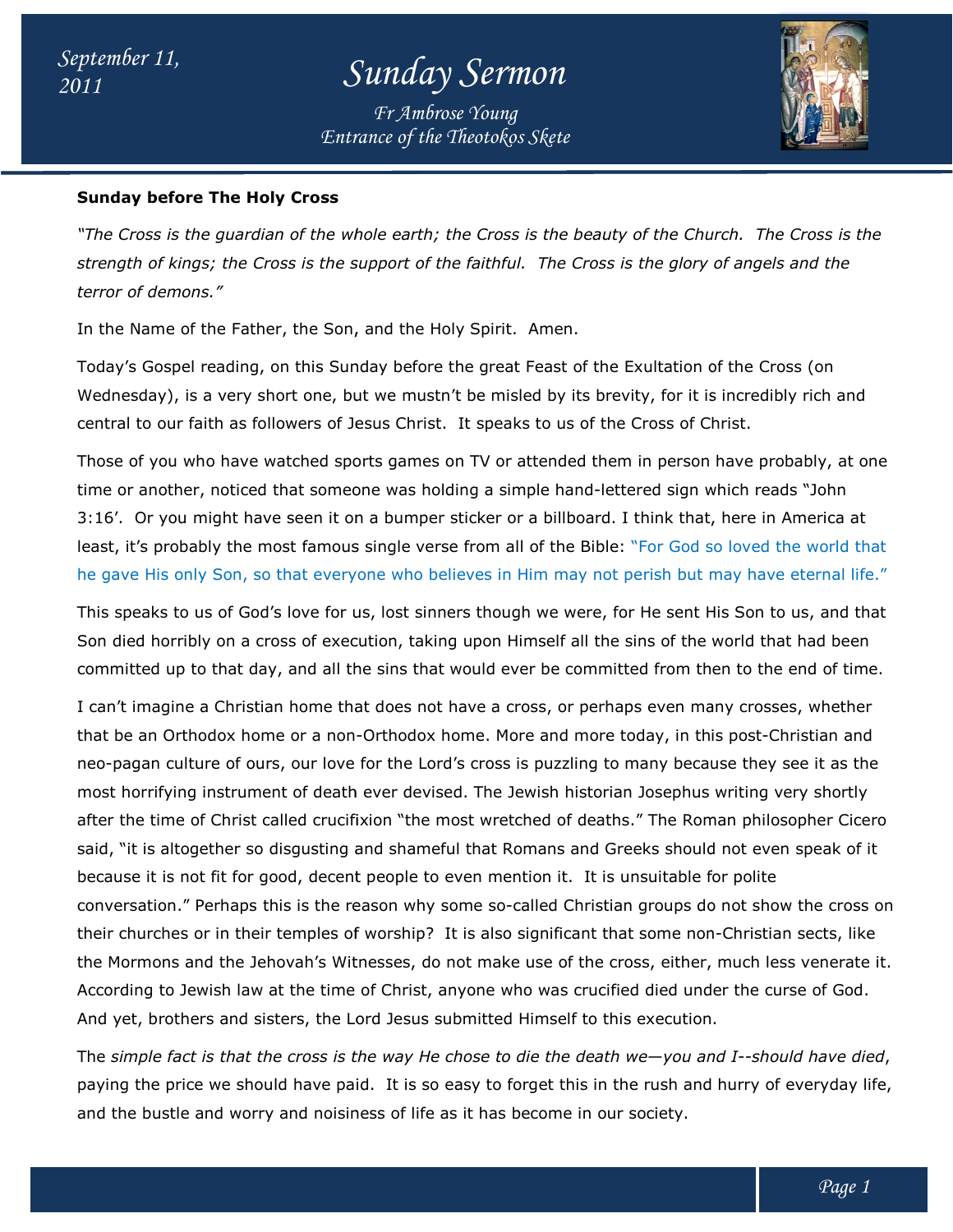### *<sup>2011</sup> Sunday Sermon*

*Entrance of the Theotokos Skete Fr Ambrose Young*



As Archbishop Stylianos of Australia has said in a sermon for this Sunday:

"Jesus sums it up entirely in [this Gospel reading]…: God's love for us; God loving us so much that He sends His Son for us; our faith, or belief, in the Son; and our guaranteed eternal existence because of God's love, because Jesus has come, and because of our faith in Him. This small but important passage is the essence of our faith. If someone who had never in their life heard of Christianity, what we God's love, because Jesus has come, and because of our faith in Him. This small but important passage<br>is the essence of our faith. If someone who had never in their life heard of Christianity, what we<br>believe, what we prac everything about God, about us, and about our salvation."

This is why St. Paul said, in his first Epistle to the Corinthians (2: 2): "For I determined not to know anything among you, save Jesus Christ and Him crucified."

Can we think for just a moment how very differently our own lives would be if we could say, and make Can we think for just a moment how very differently our own lives would be if we could say,<br>it be true, that we are not going to "know anything…save Jesus Christ and Him crucified"?...

### **This is an opportunity I can't pass up to tell you something about an interesting and a**  This is an opportunity I can't pass up to tell you something about an interesting and a<br>curious verse in the famous Psalm 23 (4): "Thy rod and Thy staff, they have comforted me."

Have you ever wondered about it, what it means? Not surprisingly, the Holy Fathers of the Church tell Have you ever wondered about it, what it means? Not surprisingly, the Holy Fathers of the Churc<br>us. The *rod* is actually the Cross of Christ Himself, and it is intended to be a great comfort to us, something to which we often look, gazing with love and compunction upon the Crucified One, and also something that we sign ourselves with when we make the Sign of the Cross. It also signifies our own afflictions and trials in life. That's the *rod.*

Now, what about the *staff*? Remember, the verse says, "Thy rod and Thy *staff*, they have comforted me." Again, the Church Fathers explain this to us: the staff is the Jesus Prayer! St. Ambrose of Optina (+1891) wrote about this. So the Cross of Christ and the Jesus Prayer are to be our constant comfort and accompaniment all during the sometimes long and heavy sojourn of our lives. We must never be without it, and that's why we wear a cross around our necks. Because Christ saved us through the Cross and crucifixion, the gates of Heaven open only to the Cross, they open to those who are carrying a Cross, who are signed with the Cross, who are *bearing* a cross, the cross of their own life. ) wrote about this. So the Cross of Christ and the Jesus Prayer are to be our constant comfort<br>ompaniment all during the sometimes long and heavy sojourn of our lives. We must never be<br>it, and that's why we wear a cross ar ve and compunction upon the Crucified One, and also<br>make the Sign of the Cross. It also signifies our own<br>e says, "Thy rod and Thy *staff*, they have comforted<br>i: the staff is the Jesus Prayer! St. Ambrose of Optina<br>t and

We live today in a society where the Cross is as good as spat upon. Soon we will likely see it actually being spat upon, in public, just as the mob jeered and spat upon the holy Face of Christ as He carried His cross to Golgotha. And we've already heard about so-called artists—funded by our tax dollars, and whose works are displayed in art museums also funded by *our* tax dollars—so-called artists who present a cross or crucifix in a see-through vat of their own urine, or more recently, a crucifix crawling with y in a society where the Cross is as good as spat upon. Soon we will likely<br>pon, in public, just as the mob jeered and spat upon the holy Face of Christ<br>Golgotha. And we've already heard about so-called artists—funded by